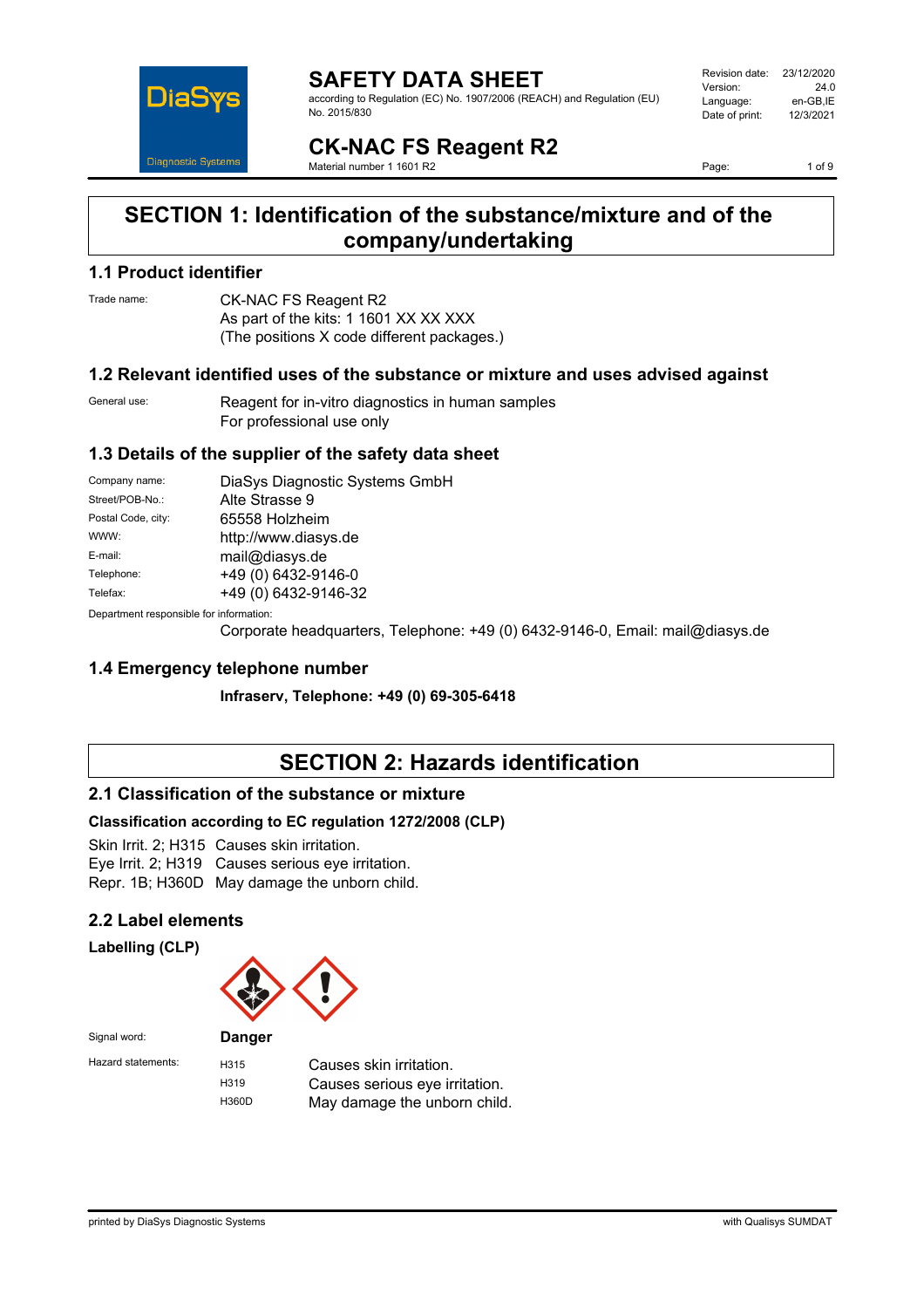

according to Regulation (EC) No. 1907/2006 (REACH) and Regulation (EU) No. 2015/830

| Revision date: | 23/12/2020 |
|----------------|------------|
| Version:       | 24 O       |
| Language:      | en-GB.IE   |
| Date of print: | 12/3/2021  |
|                |            |

### **CK-NAC FS Reagent R2** Material number 1 1601 R2

2 of 9

Precautionary statements:

P201 Obtain special instructions before use. P280 Wear protective gloves/protective clothing/eye protection. P302+P352 IF ON SKIN: Wash with plenty of water/soap. P305+P351+P338 IF IN EYES: Rinse cautiously with water for several minutes. Remove contact lenses, if present and easy to do. Continue rinsing. P308+P313 IF exposed or concerned: Get medical advice/attention.

# **Special labelling**<br>Text for labelling:

Contains Imidazole. Restricted to professional users.

### **2.3 Other hazards**

No risks worthy of mention.

Results of PBT and vPvB assessment:

No data available

### **SECTION 3: Composition / information on ingredients**

3.1 Substances: not applicable

### **3.2 Mixtures**

Chemical characterisation: Aqueous solution, contains phosphates

| Ingredient                            | Designation | Content | Classification                                               |
|---------------------------------------|-------------|---------|--------------------------------------------------------------|
| I EC No.<br>206-019-2<br>CAS 288-32-4 | Imidazole   | $< 2\%$ | Acute Tox. 4; H302. Skin Corr. 1C; H314.<br>Repr. 1B; H360D. |

Full text of H- and EUH-statements: see section 16.

Additional information: Contains Sodium azide (0.95 g/L) as preservative.

### **SECTION 4: First aid measures**

### **4.1 Description of first aid measures**

| General information:    | First aider: Pay attention to self-protection! Take off contaminated clothing and wash it<br>before reuse. If medical advice is needed, have product container or label at hand.                                                                      |
|-------------------------|-------------------------------------------------------------------------------------------------------------------------------------------------------------------------------------------------------------------------------------------------------|
| In case of inhalation:  | Provide fresh air. Seek medical attention.                                                                                                                                                                                                            |
| Following skin contact: | Remove residues with water. In case of skin irritation, consult a physician.                                                                                                                                                                          |
| After eye contact:      | Immediately flush eyes with plenty of flowing water for 10 to 15 minutes holding eyelids<br>apart. Remove contact lenses, if present and easy to do. Continue rinsing. Subsequently<br>seek the immediate attention of an ophthalmologist.            |
| After swallowing:       | Rinse mouth thoroughly with water. Do not induce vomiting without medical advice. Have<br>victim drink large quantities of water, with active charcoal if possible. Never give anything<br>by mouth to an unconscious person. Seek medical attention. |

### **4.2 Most important symptoms and effects, both acute and delayed**

Causes skin irritation. Causes serious eye irritation.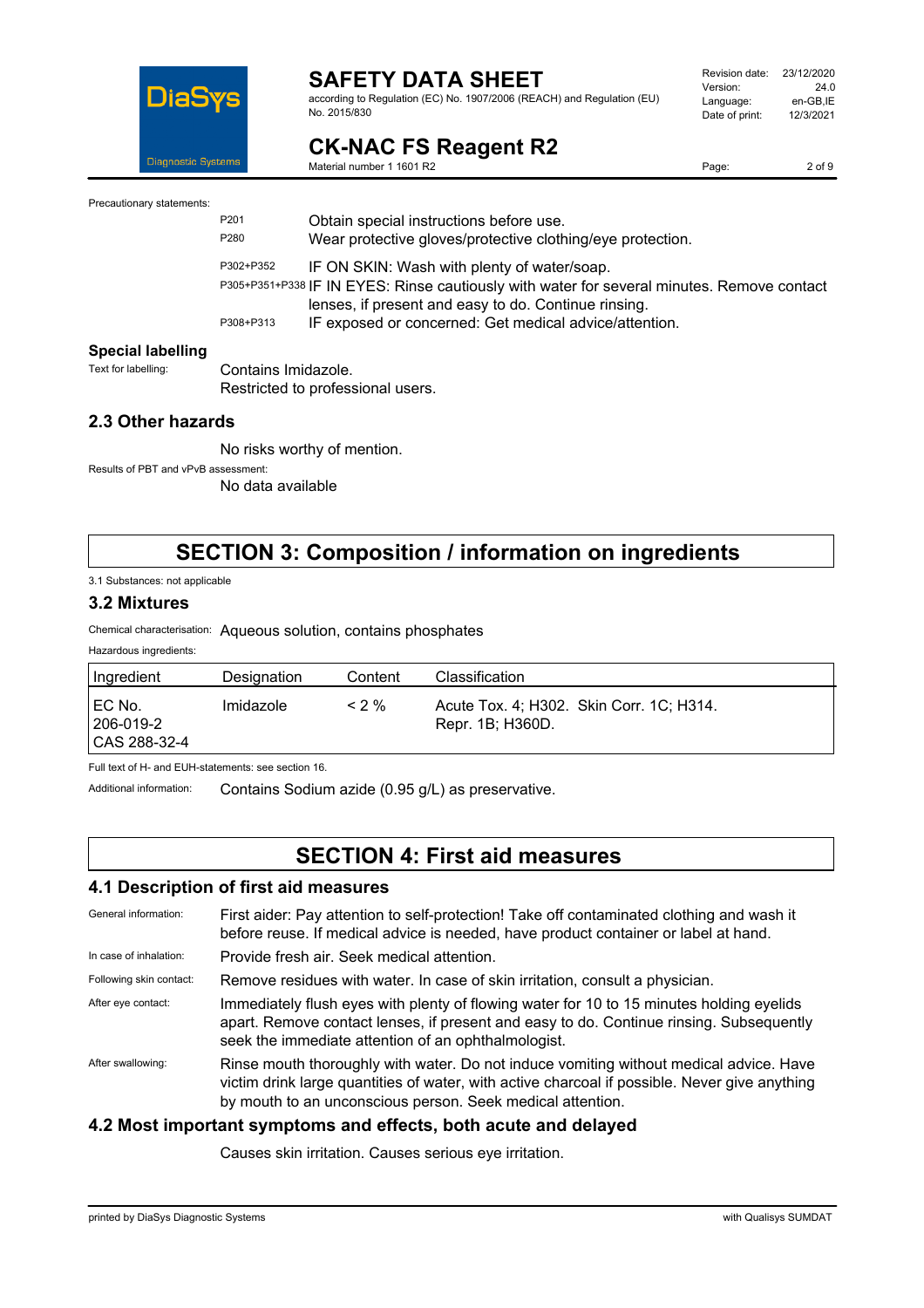

according to Regulation (EC) No. 1907/2006 (REACH) and Regulation (EU) No. 2015/830

**CK-NAC FS Reagent R2** Material number 1 1601 R2

Page: 3 of 9

### **4.3 Indication of any immediate medical attention and special treatment needed**

Treat symptomatically.

# **SECTION 5: Firefighting measures**

### **5.1 Extinguishing media**

Suitable extinguishing media:

Product is non-combustible. Extinguishing materials should therefore be selected according to surroundings.

### **5.2 Special hazards arising from the substance or mixture**

In case of fire may be liberated: Nitrogen oxides (NOx), phosphorus oxides, carbon monoxide and carbon dioxide.

### **5.3 Advice for firefighters**

Special protective equipment for firefighters:

Wear a self-contained breathing apparatus and chemical protective clothing.

#### Additional information: Hazchem-Code: -

Do not allow fire water to penetrate into surface or ground water.

# **SECTION 6: Accidental release measures**

### **6.1 Personal precautions, protective equipment and emergency procedures**

Avoid exposure. Avoid contact with skin and eyes. Wear appropriate protective equipment. Provide adequate ventilation. Do not breathe vapours. Take off contaminated clothing and wash it before reuse. Keep unprotected people away.

### **6.2 Environmental precautions**

Do not allow to penetrate into soil, waterbodies or drains.

### **6.3 Methods and material for containment and cleaning up**

Soak up with absorbent materials such as sand, siliceus earth, acid- or universal binder. Store in special closed containers and dispose of according to ordinance. Wash spill area with plenty of water.

### **6.4 Reference to other sections**

Refer additionally to section 8 and 13.

# **SECTION 7: Handling and storage**

### **7.1 Precautions for safe handling**

Advices on safe handling: Obtain special instructions before use. Avoid contact with skin and eyes. Provide adequate ventilation, and local exhaust as needed. Wear appropriate protective equipment. Keep all containers, equipment and working place clean. Take off contaminated clothing and wash it before reuse. Do not eat, drink or smoke when using this product. Wash hands before breaks and after work. Have eye wash bottle or eye rinse ready at work place.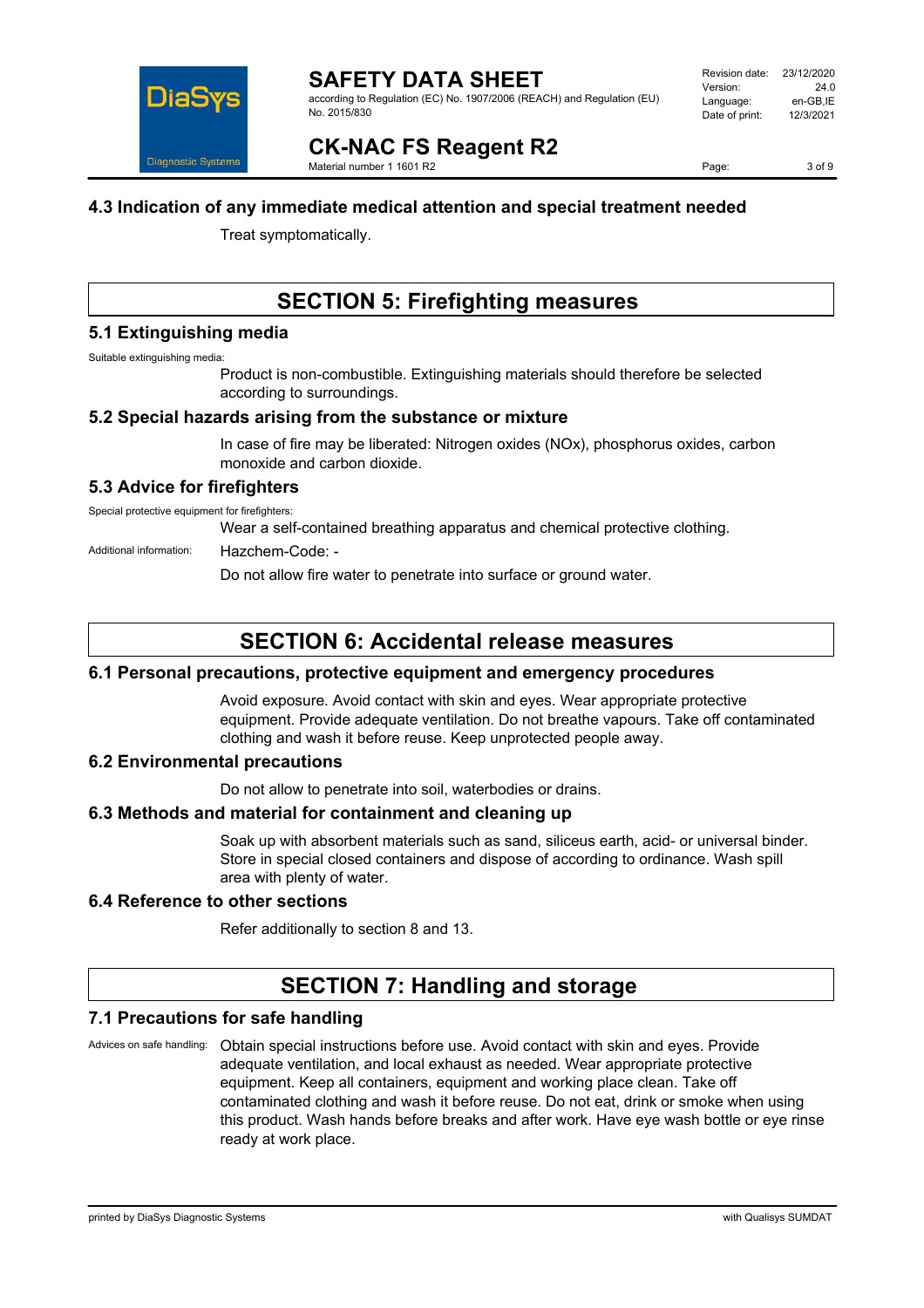

according to Regulation (EC) No. 1907/2006 (REACH) and Regulation (EU) No. 2015/830

| Revision date: | 23/12/2020 |
|----------------|------------|
| Version:       | 24 O       |
| Language:      | en-GB.IE   |
| Date of print: | 12/3/2021  |
|                |            |

**CK-NAC FS Reagent R2** Material number 1 1601 R2

Page: 4 of 9

### **7.2 Conditions for safe storage, including any incompatibilities**

Requirements for storerooms and containers:

Keep containers tightly closed and at a temperature between 2 °C and 8 °C. Protect from light.

Hints on joint storage: Do not store together with acids or alkalis.

Keep away from food, drink and animal feedingstuffs.

### **7.3 Specific end use(s)**

No information available.

# **SECTION 8: Exposure controls/personal protection**

### **8.1 Control parameters**

Additional information: Contains no substances with occupational exposure limit values.

### **8.2 Exposure controls**

Provide good ventilation and/or an exhaust system in the work area.

### **Personal protection equipment**

#### **Occupational exposure controls**

| Respiratory protection:                  | Provide adequate ventilation.                                                                                                                                                                         |
|------------------------------------------|-------------------------------------------------------------------------------------------------------------------------------------------------------------------------------------------------------|
| Hand protection:                         | Protective gloves according to EN 374.<br>Glove material: Nitrile rubber<br>Breakthrough time: >480 min.<br>Observe glove manufacturer's instructions concerning penetrability and breakthrough time. |
| Eye protection:                          | Tightly sealed goggles according to EN 166.                                                                                                                                                           |
| Body protection:                         | Wear suitable protective clothing.                                                                                                                                                                    |
| General protection and hygiene measures: |                                                                                                                                                                                                       |
|                                          | Obtain special instructions before use. Do not breathe vapours. Avoid contact with skin,<br>eyes, and clothing. Take off contaminated clothing and wash it before reuse. Do not eat,                  |

drink or smoke when using this product. Wash hands before breaks and after work. Have

#### **Environmental exposure controls**

Refer to "6.2 Environmental precautions".

eye wash bottle or eye rinse ready at work place.

### **SECTION 9: Physical and chemical properties**

### **9.1 Information on basic physical and chemical properties**

| Appearance:      | Physical state at 20 °C and 101.3 kPa: liquid<br>Colour: colourless, clear |  |
|------------------|----------------------------------------------------------------------------|--|
| Odour:           | no characteristic odour                                                    |  |
| Odour threshold: | No data available                                                          |  |
| pH:              | at $25 °C$ : 9.0                                                           |  |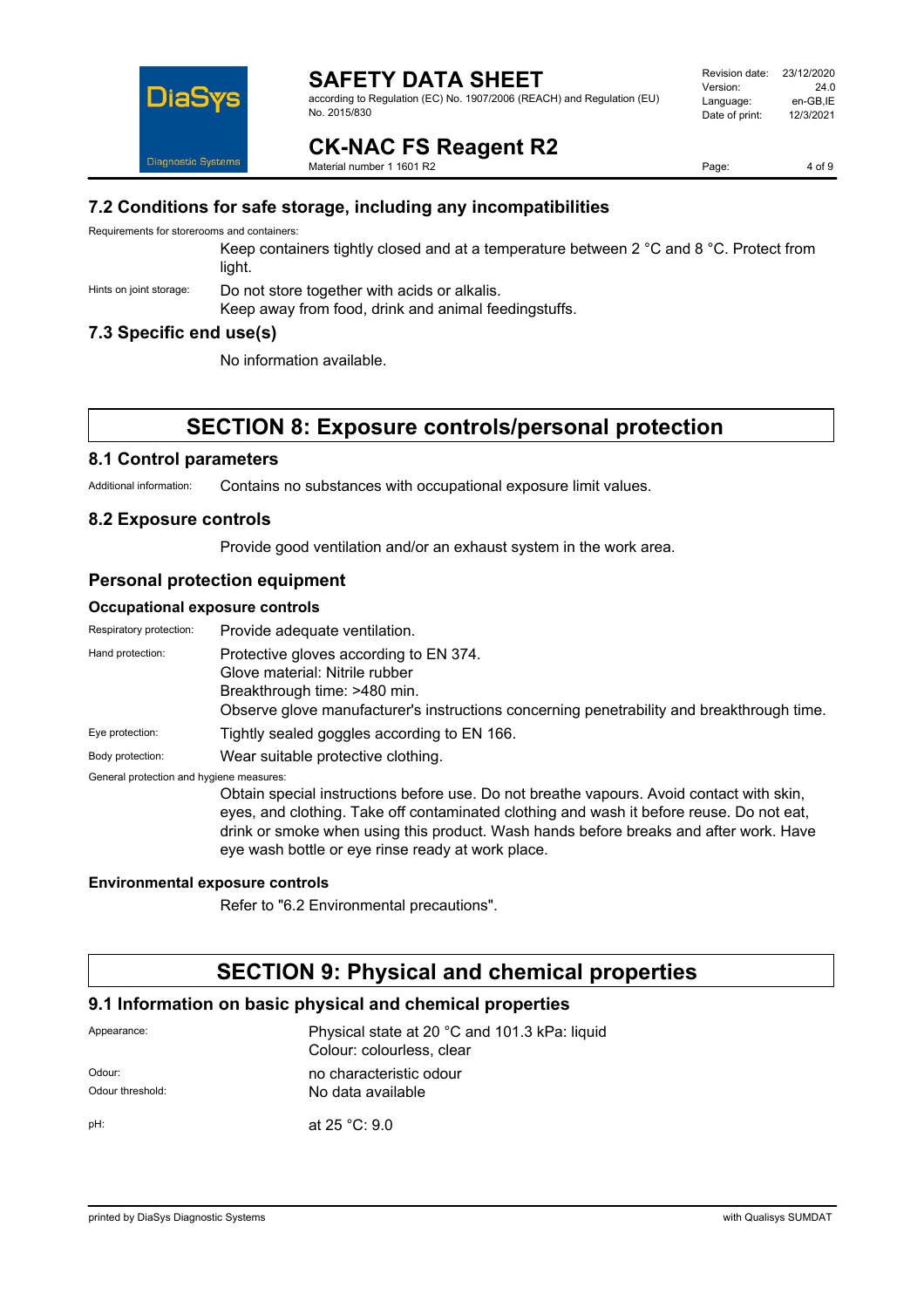

according to Regulation (EC) No. 1907/2006 (REACH) and Regulation (EU) No. 2015/830

| Revision date: | 23/12/2020 |
|----------------|------------|
| Version:       | 24 O       |
| Language:      | en-GB.IE   |
| Date of print: | 12/3/2021  |
|                |            |

Page: 5 of 9

# **CK-NAC FS Reagent R2**

Material number 1 1601 R2

| <b>CK-NAC FS Reagent R2</b> |  |  |
|-----------------------------|--|--|
|-----------------------------|--|--|

| Melting point/freezing point:            | No data available    |
|------------------------------------------|----------------------|
| Initial boiling point and boiling range: | No data available    |
| Flash point/flash point range:           | not combustible      |
| Evaporation rate:                        | No data available    |
| Flammability:                            | No data available    |
| Explosion limits:                        | No data available    |
| Vapour pressure:                         | No data available    |
| Vapour density:                          | No data available    |
| Density:                                 | at 20 °C: 1.039 g/mL |
| Water solubility:                        | completely miscible  |
| Partition coefficient: n-octanol/water:  | No data available    |
| Auto-ignition temperature:               | No data available    |
| Decomposition temperature:               | No data available    |
| Viscosity, kinematic:                    | No data available    |
| Explosive properties:                    | No data available    |
| Oxidizing characteristics:               | No data available    |
|                                          |                      |

### **9.2 Other information**

Additional information: No data available

# **SECTION 10: Stability and reactivity**

### **10.1 Reactivity**

refer to 10.3

### **10.2 Chemical stability**

Stable under recommended storage conditions.

### **10.3 Possibility of hazardous reactions**

No hazardous reactions known.

### **10.4 Conditions to avoid**

Protect against heat /sun rays. Protect from frost.

### **10.5 Incompatible materials**

Acids, alkalis

### **10.6 Hazardous decomposition products**

No hazardous decomposition products when regulations for storage and handling are observed.

Thermal decomposition: No data available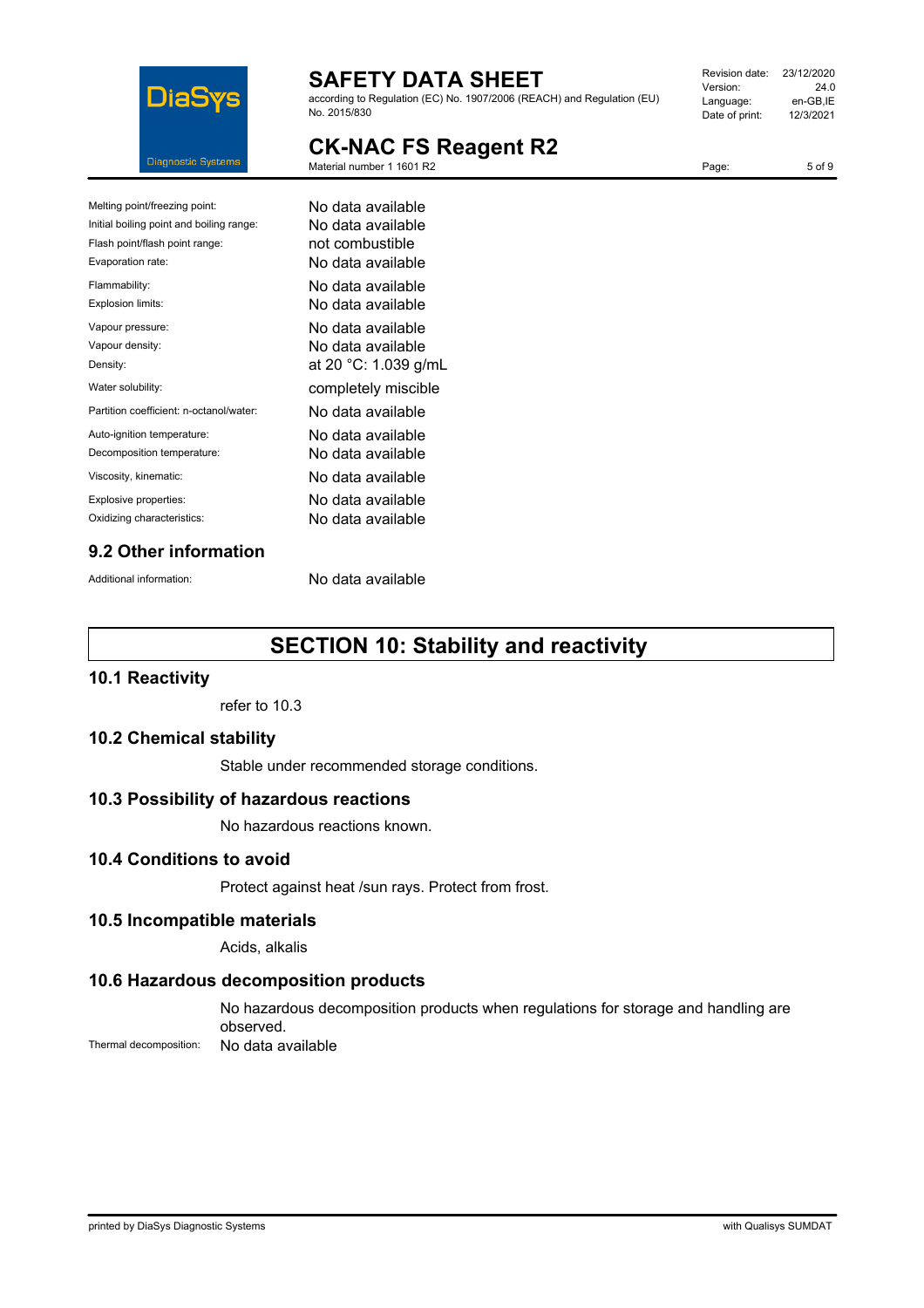

according to Regulation (EC) No. 1907/2006 (REACH) and Regulation (EU) No. 2015/830

| Revision date: | 23/12/2020 |
|----------------|------------|
| Version:       | 24 O       |
| Language:      | en-GB.IE   |
| Date of print: | 12/3/2021  |
|                |            |

# **CK-NAC FS Reagent R2**

Material number 1 1601 R2

Page: 6 of 9

# **SECTION 11: Toxicological information**

### **11.1 Information on toxicological effects**

| Toxicological effects: | The statements are derived from the properties of the single components. No toxicological<br>data is available for the product as such.<br>Acute toxicity (oral): Lack of data.                                                                   |
|------------------------|---------------------------------------------------------------------------------------------------------------------------------------------------------------------------------------------------------------------------------------------------|
|                        | Acute toxicity (dermal): Lack of data.                                                                                                                                                                                                            |
|                        | Acute toxicity (inhalative): Lack of data.                                                                                                                                                                                                        |
|                        | Skin corrosion/irritation: Skin Irrit. 2; H315 = Causes skin irritation.                                                                                                                                                                          |
|                        | Serious eye damage/irritation: Eye Irrit. 2; H319 = Causes serious eye irritation.                                                                                                                                                                |
|                        | Sensitisation to the respiratory tract: Lack of data.                                                                                                                                                                                             |
|                        | Skin sensitisation: Lack of data.                                                                                                                                                                                                                 |
|                        | Germ cell mutagenicity/Genotoxicity: Lack of data.                                                                                                                                                                                                |
|                        | Carcinogenicity: Lack of data.                                                                                                                                                                                                                    |
|                        | Reproductive toxicity: Repr. 1B; $H360D = May$ damage the unborn child.                                                                                                                                                                           |
|                        | Effects on or via lactation: Lack of data.                                                                                                                                                                                                        |
|                        | Specific target organ toxicity (single exposure): Lack of data.                                                                                                                                                                                   |
|                        | Specific target organ toxicity (repeated exposure): Lack of data.                                                                                                                                                                                 |
|                        | Aspiration hazard: Lack of data.                                                                                                                                                                                                                  |
| Other information:     | Contains Sodium azide (0.95 g/L):<br>After resorption of toxic quantities: headache, dizziness, nausea, cough, vomiting,<br>spasms, breathing paralysis, CNS disorders, low blood pressure, cardiovascular failure,<br>unconsciousness, collapse. |
|                        | Information about Imidazole:<br>Reproduction toxicity: May damage the unborn child.                                                                                                                                                               |
| <b>Symptoms</b>        |                                                                                                                                                                                                                                                   |

After eye contact: Upon direct contact with eyes may cause burning, tearing, redness.

# **SECTION 12: Ecological information**

### **12.1 Toxicity**

Aquatic toxicity: Contains phosphates: May contribute to the eutrophication of water supplies.

### **12.2 Persistence and degradability**

Further details: No data available

### **12.3 Bioaccumulative potential**

Partition coefficient: n-octanol/water:

No data available

### **12.4 Mobility in soil**

No data available

### **12.5 Results of PBT and vPvB assessment**

No data available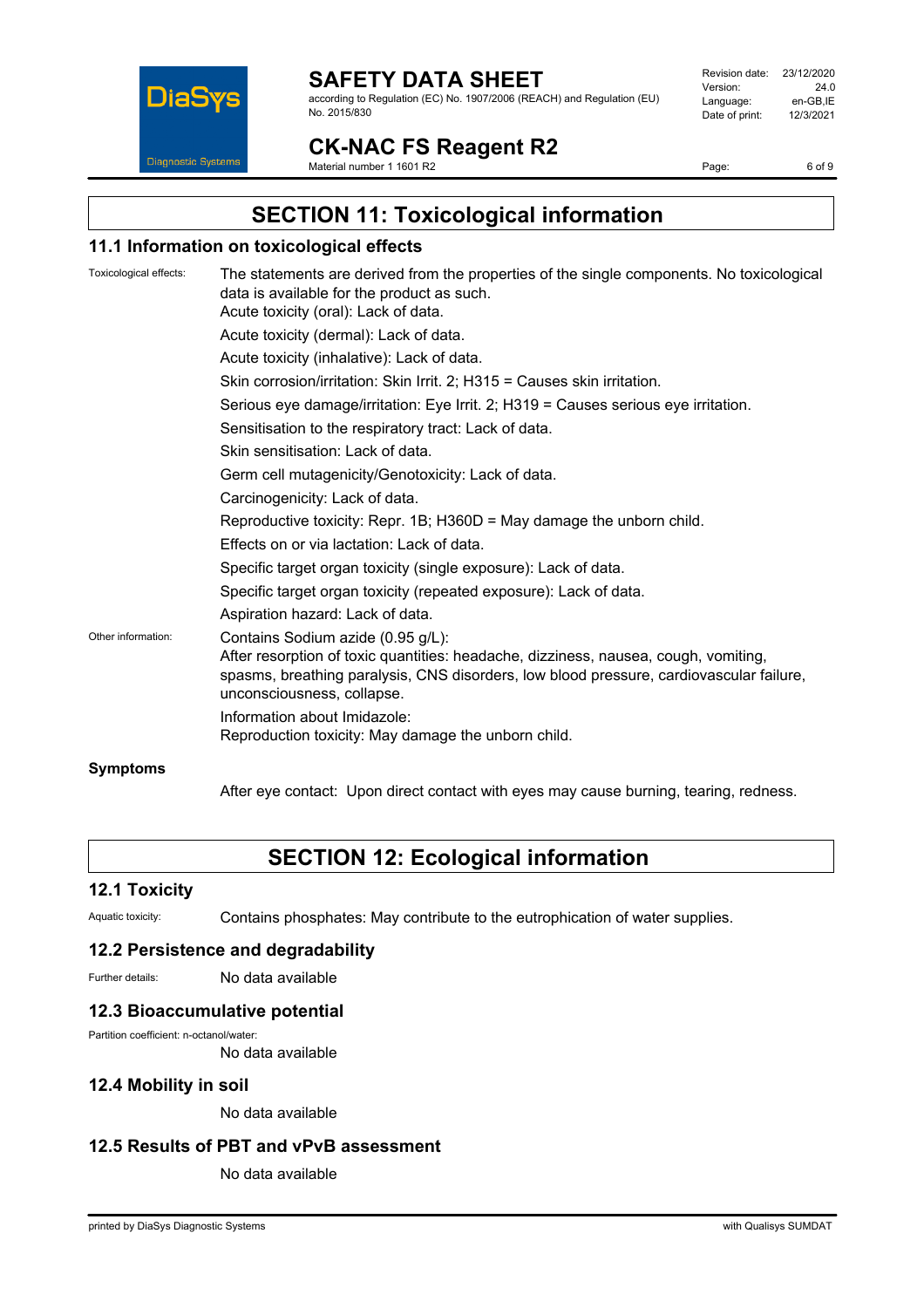

according to Regulation (EC) No. 1907/2006 (REACH) and Regulation (EU) No. 2015/830

| Revision date: | 23/12/2020 |
|----------------|------------|
| Version:       | 24 O       |
| Language:      | en-GB.IE   |
| Date of print: | 12/3/2021  |
|                |            |

# **CK-NAC FS Reagent R2**

Material number 1 1601 R2

Page: 7 of 9

### **12.6 Other adverse effects**

General information: Do not allow to enter into ground-water, surface water or drains.

Non-contaminated packages may be recycled.

# **SECTION 13: Disposal considerations**

### **13.1 Waste treatment methods**

### **Product**

| Waste key number: | 16 05 $06*$ = Laboratory chemicals, consisting of or containing hazardous substances,<br>including mixtures of laboratory chemicals.<br>* = Evidence for disposal must be provided. |  |
|-------------------|-------------------------------------------------------------------------------------------------------------------------------------------------------------------------------------|--|
| Recommendation:   | Special waste. Dispose of waste according to applicable legislation.                                                                                                                |  |
| Package           |                                                                                                                                                                                     |  |
| Waste key number: | 15 01 02 = Plastic packaging                                                                                                                                                        |  |
| Recommendation:   | Dispose of waste according to applicable legislation.                                                                                                                               |  |

# **SECTION 14: Transport information**

### **14.1 UN number**

ADR/RID, IMDG, IATA-DGR:

not applicable

### **14.2 UN proper shipping name**

ADR/RID, IMDG, IATA-DGR:

Not restricted

### **14.3 Transport hazard class(es)**

ADR/RID, IMDG, IATA-DGR:

not applicable

### **14.4 Packing group**

ADR/RID, IMDG, IATA-DGR:

not applicable

### **14.5 Environmental hazards**

Marine pollutant: no

### **14.6 Special precautions for user**

No dangerous good in sense of these transport regulations.

### **14.7 Transport in bulk according to Annex II of Marpol and the IBC Code**

No data available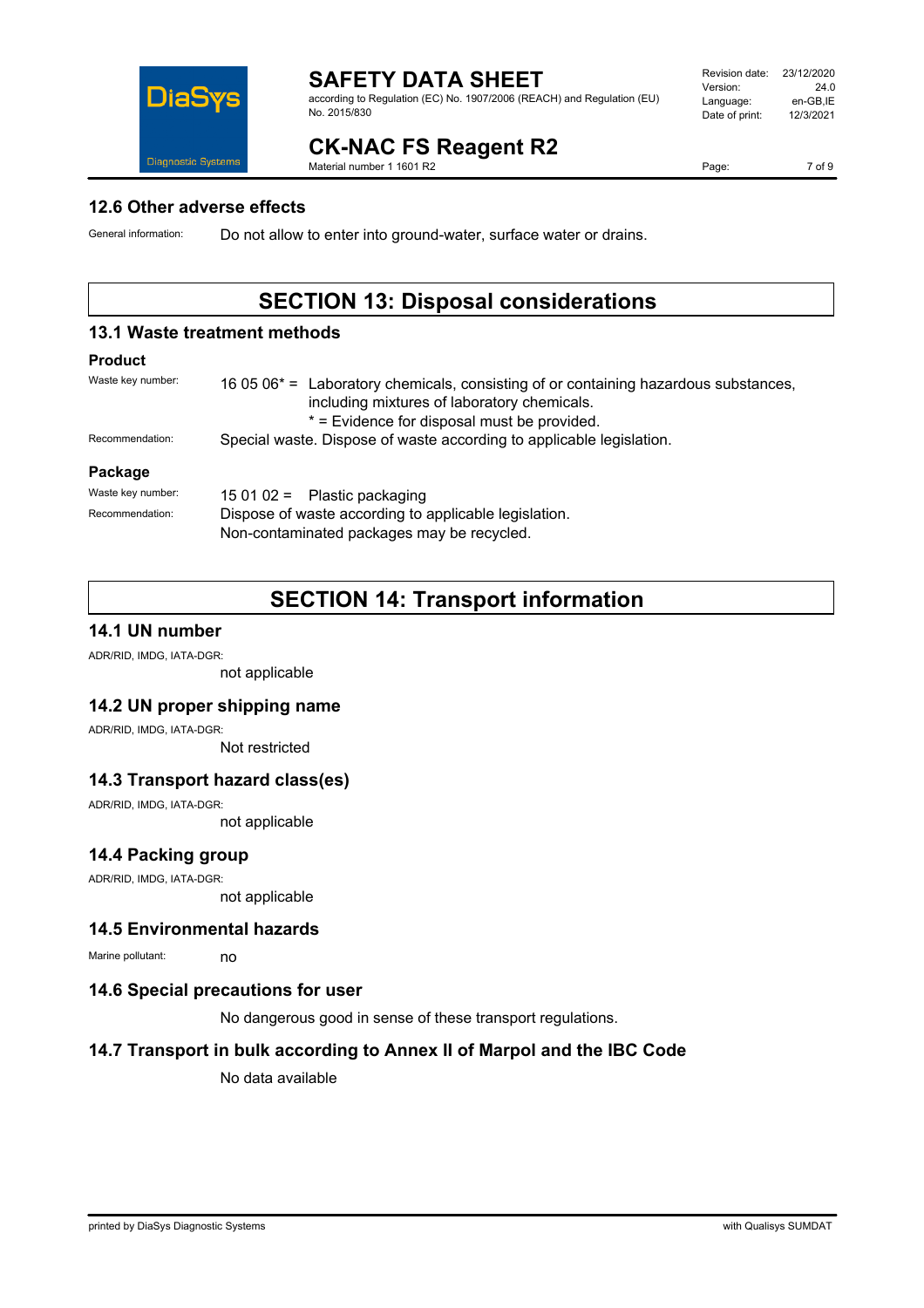

according to Regulation (EC) No. 1907/2006 (REACH) and Regulation (EU) No. 2015/830

| Revision date: | 23/12/2020 |
|----------------|------------|
| Version:       | 24.0       |
| Language:      | en-GB.IE   |
| Date of print: | 12/3/2021  |
|                |            |

**CK-NAC FS Reagent R2** Material number 1 1601 R2

Page: 8 of 9

# **SECTION 15: Regulatory information**

### **15.1 Safety, health and environmental regulations/legislation specific for the substance or mixture**

#### **National regulations - Great Britain**

Hazchem-Code<sup>.</sup>

No data available

#### **National regulations - EC member states**

Further regulations, limitations and legal requirements:

Use restriction according to REACH annex XVII, no.: 3,30

### **15.2 Chemical Safety Assessment**

For this mixture a chemical safety assessment is not required.

# **SECTION 16: Other information**

#### **Further information**

Wording of the H-phrases under paragraph 2 and 3:

H302 = Harmful if swallowed.

H314 = Causes severe skin burns and eye damage.

H315 = Causes skin irritation.

H319 = Causes serious eye irritation.

H360D = May damage the unborn child.